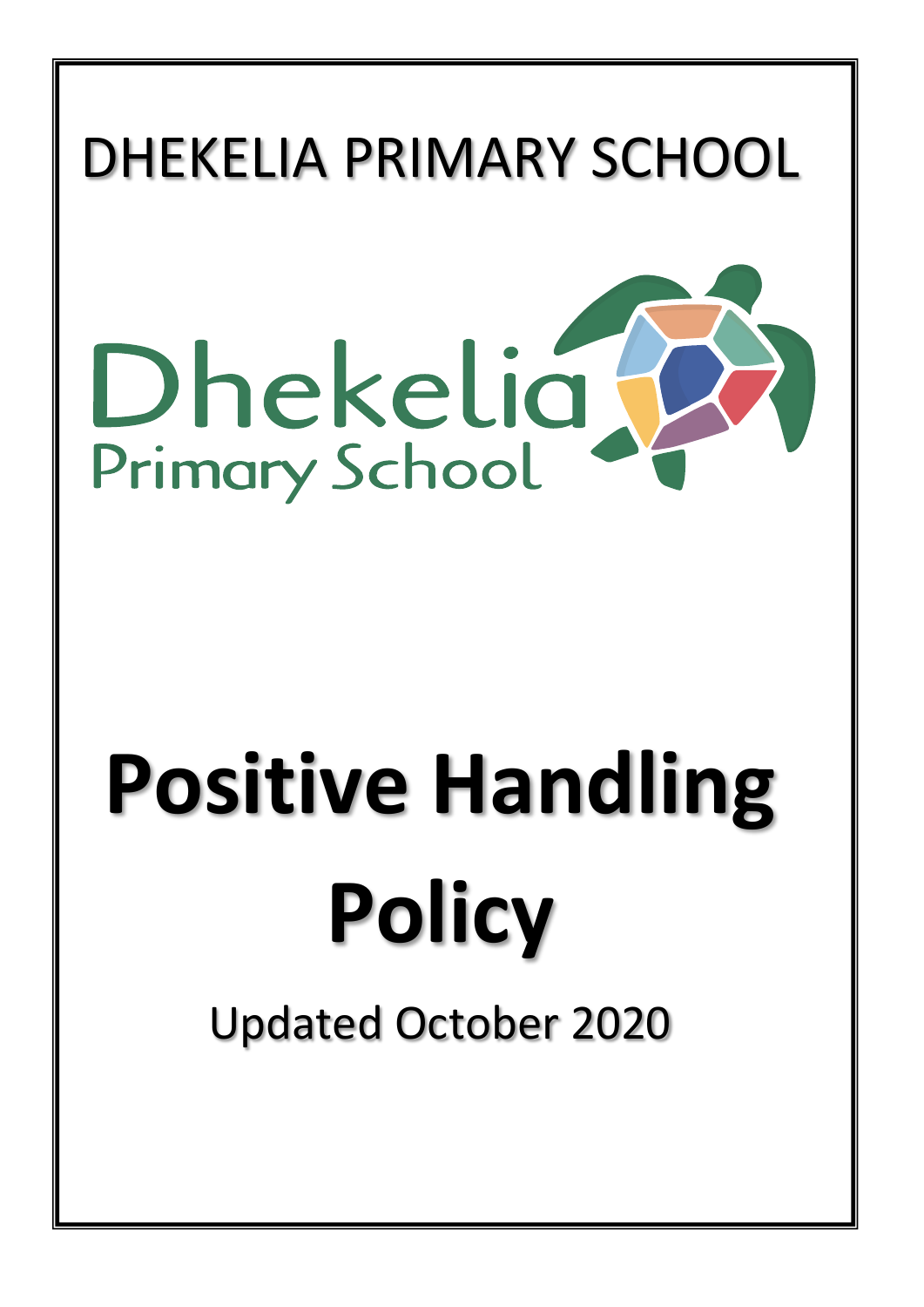### **Introduction**

All staff within Dhekelia Primary School aim to help children take responsibility for their own behaviour. The age of a child and their level of development and understanding MUST be taken into consideration. We aim to always use the positive approach to behaviour management, this is done through a combination of approaches and in partnership with the parent/carer.

However, there may be occasional times when a child's behaviour presents particular challenges that may require physical handling. This guidance sets out expectations for the use of physical handling.

#### **Definitions**

There are three main types of physical intervention:

*Positive handling.* The positive use of touch is a normal part of human interaction. Staff must exercise appropriate care when using touch. There are some children for whom touch would be inappropriate such as those with a history of physical or sexual abuse. The setting's and MOD Schools' policy is not intended to imply that staff should no longer touch children.

*Physical intervention.* Physical intervention can include mechanical and environmental means such as high chairs, stair gates or locked doors. These may be appropriate ways of ensuring a child's safety.

*Restrictive physical intervention.* This is when a member of staff uses physical force intentionally to restrict a child's movement against his or her will reducing any risk to the child, other children or adults in the immediate area. In most cases, this will be through the use of the adult's body rather than mechanical or environmental methods. This guidance refers mainly to the use of restrictive bodily physical intervention. This would be a last resort and only used if a child's safety or another child's safety is compromised.

#### **Principles for the use of restrictive physical intervention** Firstly:

Restrictive behaviour management.

This should be used in the context of positive behaviour management approaches. We will only use restrictive physical intervention in extreme circumstances. It must not be the preferred way of managing children's behaviour. Physical intervention should only be used in the context of a

well-established and well implemented positive framework.

However, there are clearly rare situations of such extreme danger that create an immediate need for the use of restrictive physical intervention. Restrictive physical intervention in these circumstances can be used with other strategies such as saying "stop".

Secondly: Duty of care.

All staff at Dhekelia Primary School have a duty of care towards the children in their setting. When children are in danger of hurting themselves, others or of causing significant damage to property, staff have a responsibility to intervene. In most cases, this involves an attempt to divert the child to another activity or a simple instruction to "stop!" However, if it is judged as necessary, staff may use restrictive physical intervention.

Thirdly: Reasonable minimal force.

When physical intervention is used, it is used within the principle of reasonable minimal force. Staff should use as little restrictive force as necessary in order to maintain safety. Staff should use this for as short a period as possible.

#### **Who can use restrictive physical intervention?**

It is recommended that a member of staff who knows the child well is involved in a restrictive physical intervention. This person is most likely to be able to use other methods to support the child and keep them safe without using physical intervention. In an emergency, anyone can use restrictive physical intervention as long as it is consistent with our setting's policy.

Where individual children's behaviour means that they are likely to require restrictive physical intervention, staff should identify members of staff who are most appropriate to be involved. It is important that such staff have received training and support in behaviour management as well as physical intervention. All staff and children's physical and emotional health is considered when such plans are made. All plans must be shared with the child's parent/carer. Please refer to the Headteacher or a senior member of staff.

#### **When can restrictive physical intervention be used?**

It can be used when someone is injuring themselves or others, damaging property or there is suspicion that although injury or damage has not yet happened, it is at immediate risk of occurring.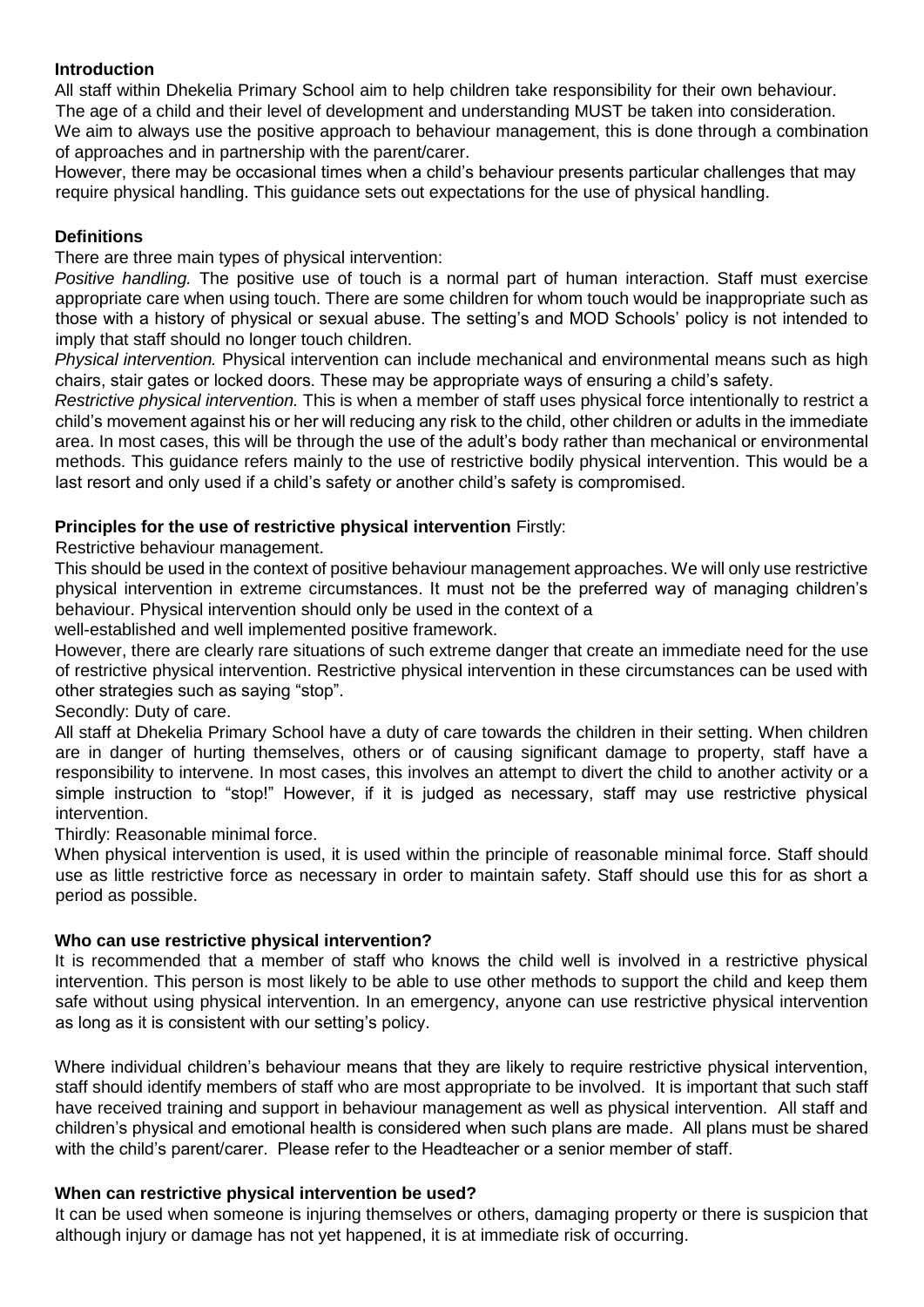The duty of care means that staff might have to use restrictive physical intervention if a child is trying to leave the site and it is judged that the child would be at risk. Staff should also use other protective measures, such as securing the site and ensuring appropriate staffing levels are provided. This duty of care also extends beyond the site boundaries: when staff have control or charge of children off site (e.g. on trips).

There may be times when restrictive physical intervention is justified but the situation might be made worse if restrictive physical intervention is used. If staff judge that restrictive physical intervention would make the situation worse, staff would not use it, but would do something else (like issue an instruction to stop, seek help, or make the area safe) consistent with their duty of care.

The aim in using restrictive physical intervention is to restore safety, both for the child and those around him or her. Restrictive physical intervention must never be used out of anger, as a punishment or as an alternative to measures which are less intrusive and which staff judge would be effective.

# **What type of restrictive physical intervention can and cannot be used?**

Any use of physical intervention should be consistent with the principle of reasonable minimal force. Where it is judged that restrictive physical intervention is necessary, staff should:

- Aim for side-by-side contact with the child. Avoid positioning themselves in front (to reduce the risk of being kicked) or behind (to reduce the risk of allegations of sexual misconduct)
- Aim for no gap between the adult's and child's body, where they are side by side. This minimises the risk of impact and damage
- Aim to keep the adult's back as straight as possible
- Beware in particular of head positioning, to avoid head butts from the child
- Hold children by "long" bones, i.e. avoid grasping at joints where pain and damage are most likely
- Ensure that there is no restriction to the child's ability to breathe. In particular, this means avoiding holding a child around the chest cavity or stomach.
- Avoid lifting mobile children where possible.

(See Appendix 1: Summary guidance for staff on the use of physical intervention.)

#### **Planning**

In an emergency, staff do their best within their duty of care and using reasonable minimal force. After an emergency the situation is reviewed and plans for an appropriate future response are made. This will be based on a risk assessment which considers the risks presented by the child's behaviour:

- The potential targets of such risks
- Preventative and responsive strategies to manage these risks.

A risk assessment is used to help write the individual behaviour plan that is developed to support a child. If a behaviour plan includes restrictive physical intervention it will be just one part of a whole approach to supporting a child's behaviour. The behaviour plan should outline:

- An understanding of what the child is trying to achieve or communicate through their behaviour
- How the environment can be adapted to better meet the child's needs
- How the child can be encouraged to use new, more appropriate behaviours
- How staff respond when the child's behaviour is challenging (responsive strategies).

Staff pay particular attention to responsive strategies. There is a range of approaches such as humour, distraction, relocation, and offering choices which are direct alternatives to using restrictive physical intervention.

We will draw from as many different viewpoints as possible when it is known that an individual child's behaviour is likely to require some form of restrictive physical intervention. In particular, the child's parents/carers will be involved with staff from the setting who work with the child and any visiting support staff (Educational Psychologists, Speech and Language Therapists and Senior Educational Social Worker). The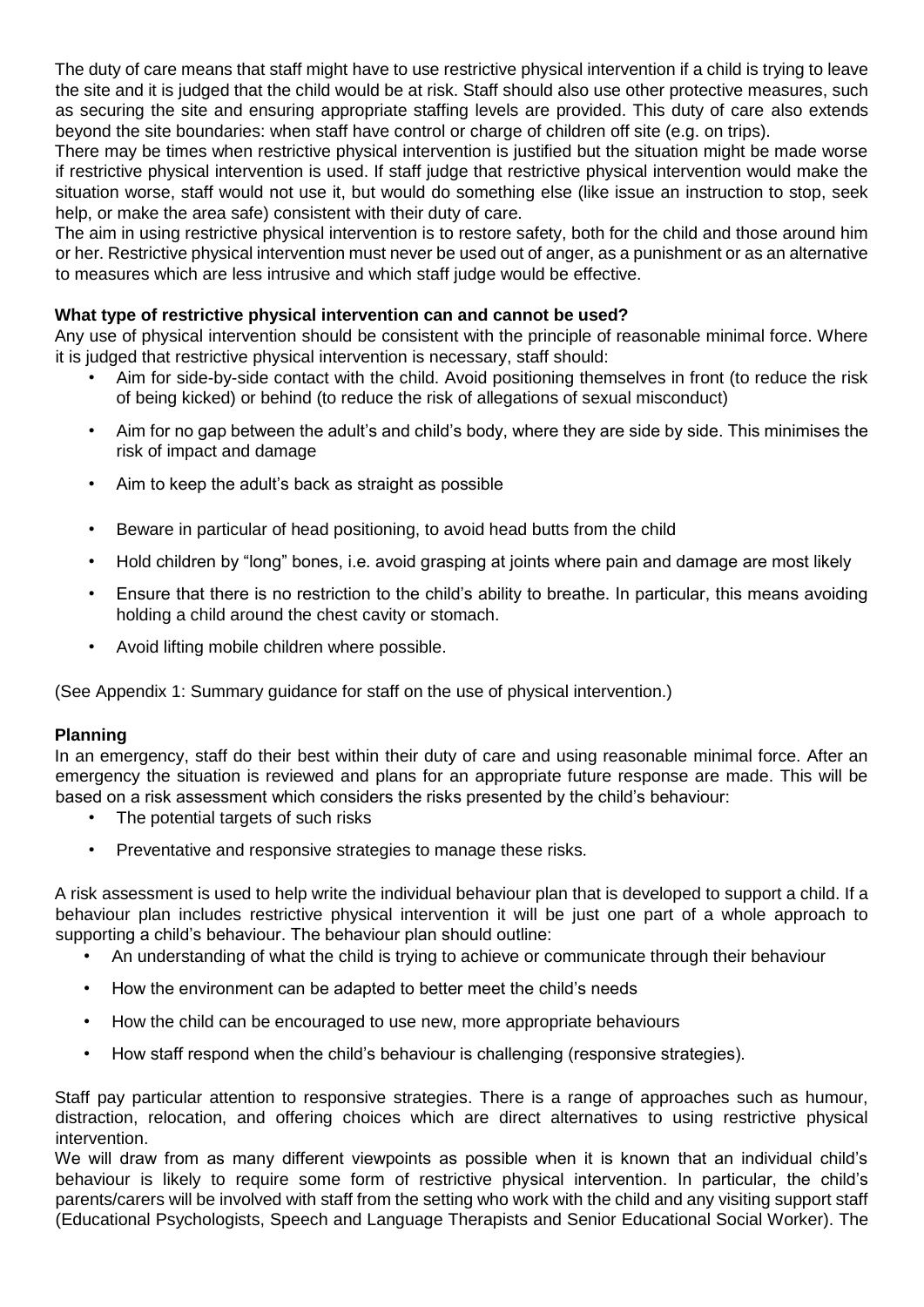outcome from these planning meetings will be recorded and a signature will be sought from the parent/carer to confirm their knowledge of the planned approach. These plans will be reviewed at least once every four to six months, or more frequently if there are major changes to the child's circumstances.

# **Recording and reporting**

It is important that any use of restrictive physical intervention is recorded. The records will show who was involved (child and staff, including observers), the reason physical intervention was considered appropriate, how the child was held, when it happened (date and time) and for how long, any subsequent injury or distress and what was done in relation to this. This should be done as soon as possible and within 24 hours of the incident. According to the nature of the incident, the incident should be noted in other records, such as the accident book or child tracking sheets. (See Appendix 2: Incident/Concerns report form).

After using restrictive physical intervention, we will inform the parent/carer by phone if they judge it is appropriate to do so (or by letter home with the child if this is not possible). Parent/carer should be given a copy of the record form. Mrs Garner should also be informed.

#### **Supporting and reviewing**

It is distressing to be involved in a restrictive physical intervention, whether as the person doing the holding, the child being held or someone observing or hearing about what has happened. After a restrictive physical intervention, support is given to the child so that they can understand why they were held. A record is kept about how the child felt about this where this is possible. Staff should help the child to record their views. Where appropriate, staff may have the same sort of conversations with other children who observed what happened (dependent upon their age and level of understanding). In all cases, staff should wait until the child has calmed down enough to be able to talk productively and understand this conversation. If necessary, an independent member of staff will check for injury and provide appropriate first aid.

Support is given to the adults who were involved, either actively or as observers. The adults should be given the chance to talk through what has happened with the most appropriate person from the staff team.

A key aim of after-incident support is to repair any potential strain to the relationship between the child and the adult that restrained him or her. After a restrictive physical intervention, staff consider reviewing the individual behaviour plan so that the risk of needing to use restrictive physical intervention again is reduced

#### **Monitoring**

The physical handling policy should provide details about monitoring procedures. Senior leadership is responsible for reviewing the policy and the policy will be reviewed at least annually and more often if needed. Monitoring the use of restrictive physical intervention will help identify trends and therefore help develop the setting's ability to meet the needs of children without using restrictive physical intervention.

#### **Complaints**

The use of physical intervention can lead to allegations of inappropriate or excessive use. Where anyone (child, carer, staff member or visitor) has a concern, this should be dealt with through the MOD Schools' complaints procedure.

#### **Appendix One**

#### **Summary guidance for staff on the use of physical intervention Introduction**

This guidance for staff is a summary of our setting's detailed policy on the use of physical intervention. Where staff are in any doubt about the use of physical intervention, they should refer to the full policy. This summary guidance refers to the use of restrictive physical intervention (restraint) which we define as "when a member of staff uses force intentionally to restrict a child's movement against his or her will". Staff should not feel inhibited from providing physical intervention under other circumstances, such as providing physical support or emotional comfort where such support is professionally appropriate. The use of such support must be consistent with our Child Protection policy.

#### **Who can restrain? Under what circumstances can restraint be used?**

Everyone has the right to use reasonable force to prevent actual or potential injury to people or damage to property (Common law power). Injury to people can include situations where a child's behaviour is putting him or herself at risk. In all situations, staff should always aim to use a less intrusive technique (such as issuing direct instructions, clearing the space of danger or seeking additional support) unless they judge that using such a technique is likely to make the situation worse.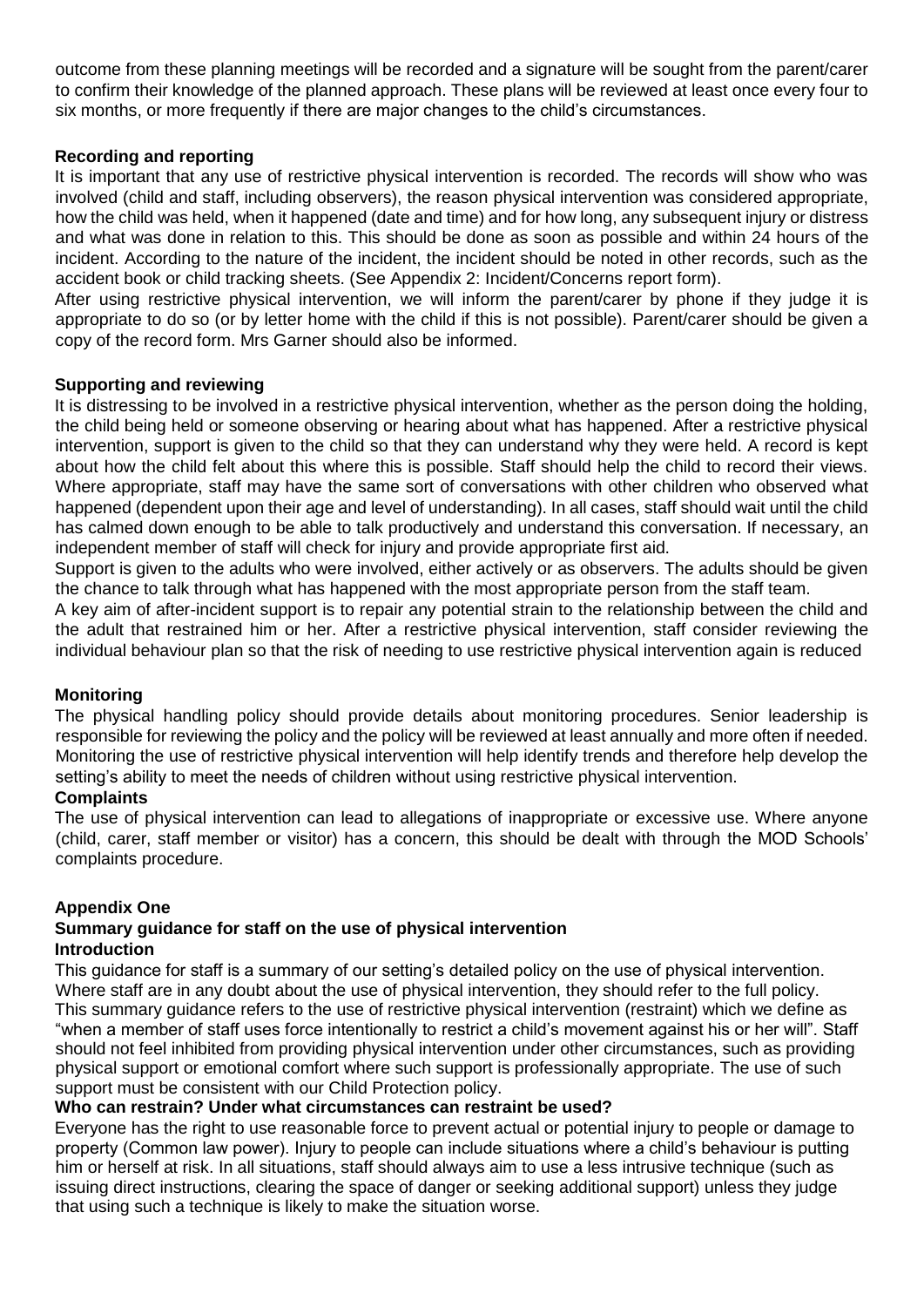Restraint should never be used as a substitute for good behaviour management, nor should it be employed in an angry, frustrated, threatening or punishing manner.

Although all staff have a duty of care to take appropriate steps in a dangerous situation, this does not mean that they have to use restraint if they judge that their attempts to do so are likely to escalate the situation. They may instead issue a direction to stop, call for additional assistance or take appropriate action to make the environment as safe as possible (e.g. by clearing the room of children).

Where it is anticipated that an individual child's behaviour makes it likely that they may be restrained, a risk assessment and intervention plan should be developed and implemented.

MAYBO (MAYBO Conflict Management Training) trained staff are to be used whenever possible.

# **What type of restraint can be used?**

Any use of restrictive physical intervention should be consistent with the principle of reasonable force. This means it needs to be in proportion to the risks of the situation, and that as little force is used as possible, for as short a period of time, in order to restore safety. Staff should:

# **Before physical contact:**

Use all reasonable efforts to avoid the use of physical intervention to manage children's behaviour. This includes issuing verbal instructions and a warning of an intention to intervene physically.

Try to summon additional support before intervening. Such support may simply be present as an observer, or may be ready to give additional physical support as necessary.

Be aware of personal space and the way that physical risks increase when a member of staff enters the personal space of a distressed or angry child. (Staff should also note that any uninvited interference with a child's property may be interpreted by them as an invasion of their personal space.) Staff should either stay well away, or close the gap between themselves and the child very rapidly, without leaving a "buffer zone" in which they can get punched or kicked. Avoid using a "frontal", "squaring up" approach, which exposes the sensitive parts of the body, and which may be perceived as threatening. Instead, staff should adopt a sideways stance, with their feet in a wide, stable base. This keeps the head in a safer position, as well as turning the sensitive parts of the body away from punches or kicks. Hands should be kept visible, using open palms to communicate lack of threat.

# **Where physical contact is necessary:**

Aim for side-by-side contact with the child. Staff should avoid positioning themselves in front of the child (to reduce the risk of being kicked) and should also avoid adopting a position from behind that might lead to allegations of sexual misconduct. In the side-by-side position, staff should aim to have no gap between the adult's and child's body. This minimises the risk of impact and damage.

Aim to keep the adult's back as straight and aligned (untwisted) as possible. We acknowledge that this is difficult, given that the children we work with are frequently smaller than us.

Beware in particular of head positioning, to avoid clashes of heads with the child.

Hold children by "long" bones, i.e. avoid grasping at joints where pain and damage are most likely. For example, staff should aim to hold on the forearm or upper arm rather than the hand, elbow or shoulder. Ensure that there is no restriction to the child's ability to breathe. In particular, this means avoiding holding a child around the chest cavity or stomach. Do all that they can to avoid lifting children.

Keep talking to the child (for example, "When you stop kicking me, I will release my hold") unless it is judged that continuing communications is likely to make the situation worse.

Don't expect the child to apologise or show remorse as many young children do not understand the difference between accidental and deliberate hurt.

Use as little restrictive force as is necessary in order to maintain safety and for as short a period of time as possible.

In very extreme circumstances two members of staff might be necessary to ensure safety.

# **After an incident:**

It is distressing to be involved in a restrictive physical intervention, whether as the child being held, the person doing the holding, or someone observing or hearing about what has happened. All those involved in the incident should receive support to help them talk about what has happened and, where necessary, record their views.

**The physical intervention should be recorded immediately in the incident book. Staff should inform the senior leadership as soon as possible after an incident of restrictive physical intervention; parents/carers should also be informed. There should also be a review following the incident so that lessons can be learned to reduce the likelihood of recurrence in the future.**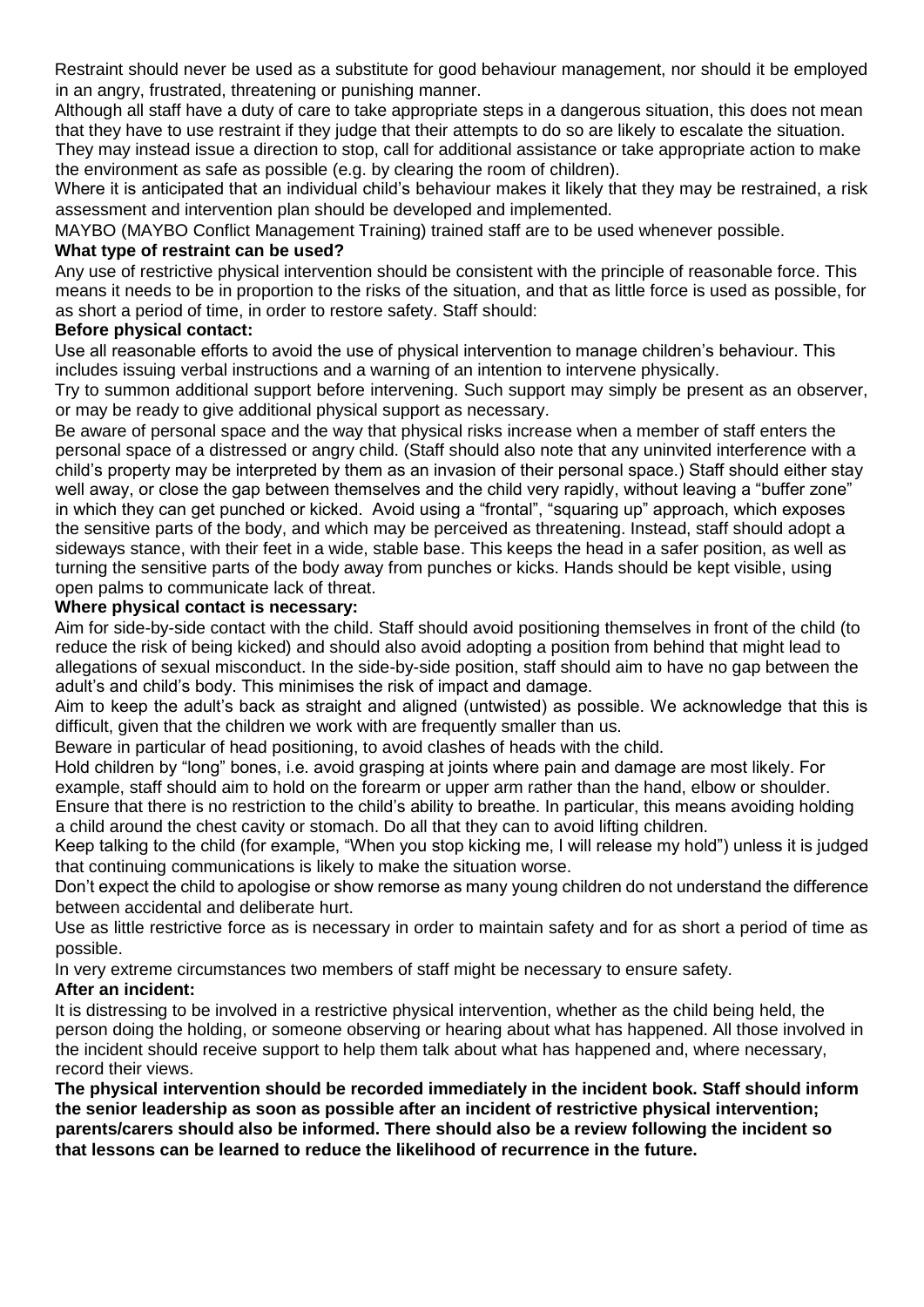| Where incident occurred:                                   | relating to the incident. Person in charge/responsible person of place where incident occurred:<br>Date: | Time:                            |
|------------------------------------------------------------|----------------------------------------------------------------------------------------------------------|----------------------------------|
|                                                            |                                                                                                          |                                  |
|                                                            |                                                                                                          |                                  |
|                                                            |                                                                                                          |                                  |
|                                                            | Person/s involved and status/job role (e.g. staff; child; volunteer):                                    |                                  |
|                                                            |                                                                                                          |                                  |
| Witnesses/status:                                          |                                                                                                          |                                  |
| Description of incident:                                   |                                                                                                          |                                  |
|                                                            |                                                                                                          |                                  |
|                                                            |                                                                                                          |                                  |
| Where there any injuries?<br>Yes / No if so please detail: | H&S issues?: Yes / No                                                                                    | Safeguarding issues ?:<br>Yes/No |
|                                                            |                                                                                                          |                                  |
|                                                            |                                                                                                          |                                  |
|                                                            |                                                                                                          |                                  |
|                                                            | Did the injury (if applicable) need treatment? (please detail what treatment was given)                  |                                  |
|                                                            |                                                                                                          |                                  |
|                                                            |                                                                                                          |                                  |
|                                                            |                                                                                                          |                                  |
| Action taken and by whom:                                  |                                                                                                          |                                  |
|                                                            |                                                                                                          |                                  |
|                                                            |                                                                                                          |                                  |
|                                                            | What can be done to prevent the incident happening again?                                                |                                  |
|                                                            |                                                                                                          |                                  |
| Is the incident/concern                                    | Yes/No                                                                                                   | Dates reported                   |
| reportable?:                                               |                                                                                                          |                                  |
| Ofsted?                                                    |                                                                                                          |                                  |
| HSE?                                                       |                                                                                                          |                                  |

**Date and time form completed:** 

**This is a true and accurate record of the incident Signed: Date: Parent/Carer informed: YES/NO By whom:**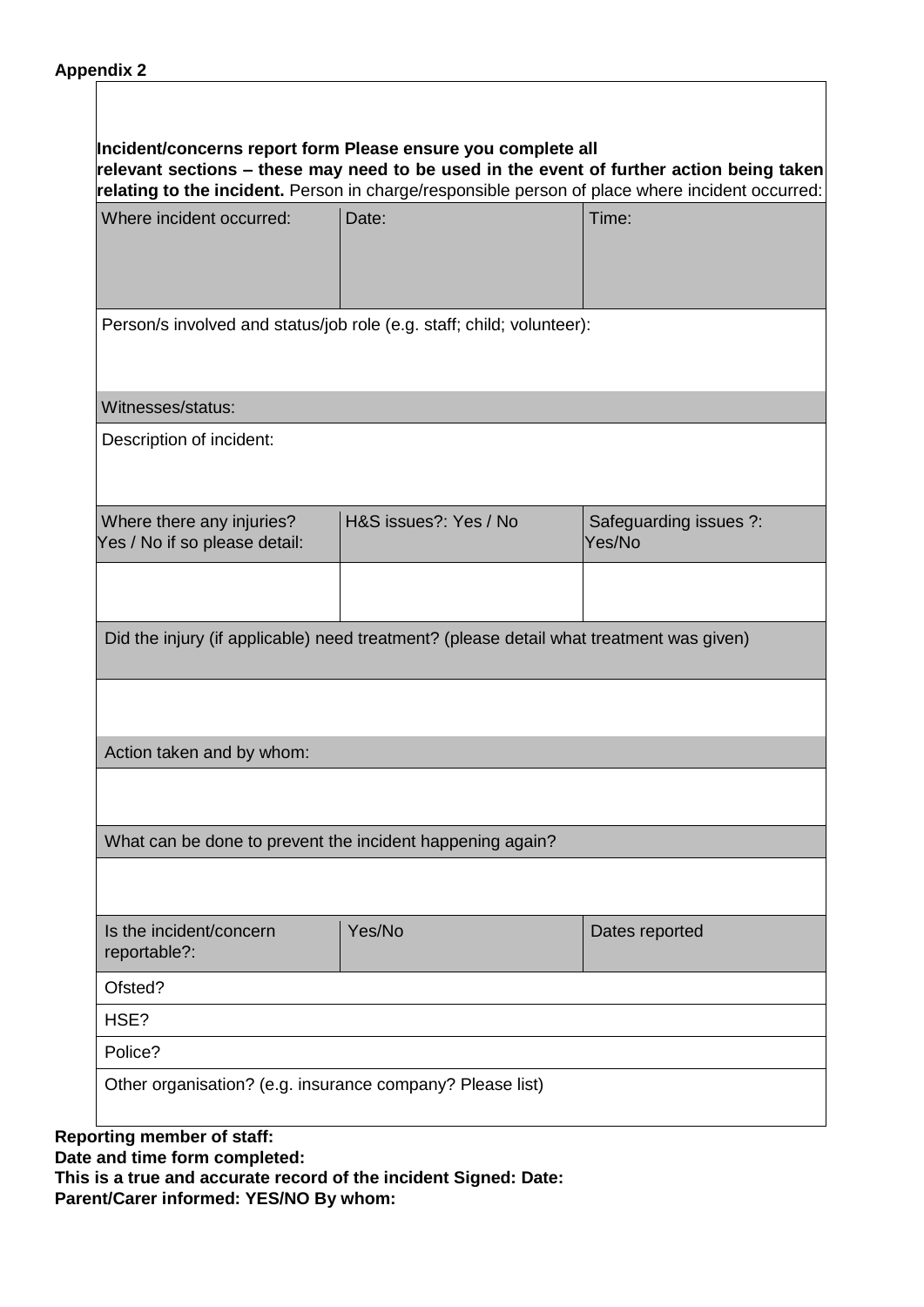#### **Please add any further information you feel relevant or where any further evidence relating to the incident may be recorded. APPENDIX 3 Report of Incident Involving Physical Intervention**

School: **Dhekelia Primary School** Date of Incident: Time: Pupil Involved: Staff Involved:

Circumstances leading to the incident where restrictive physical intervention was used.

Describe circumstances leading up to the incident.

Describe all attempts to de-escalate the situation and avoid physical handling.

**Physical Intervention:**  Reason for using physical intervention

Was the pupil/staff concerned at risk of injury? YES/NO

Were other children liable to injury? YES/NO

Was property about to be damaged? YES/NO

Was the child trying to run away? YES/NO

Was good order/discipline being compromised? YES/NO Was this

used as part of a planned intervention? YES/NO If Yes attach the

Positive Handling Plan.

Describe the type of physical intervention used. If pupil was held, state approximate duration.

If more than one member of staff was involved, each should record their actions separately and attach such records to this form.

Are the other records attached? YES/NO

#### **Behaviour following the physical intervention:**

Describe pupil's behaviour from point when hold was released until either supervision was handed over to someone else, or normal activities were resumed.

# **Injuries (include details of medical attention):**

To pupil: